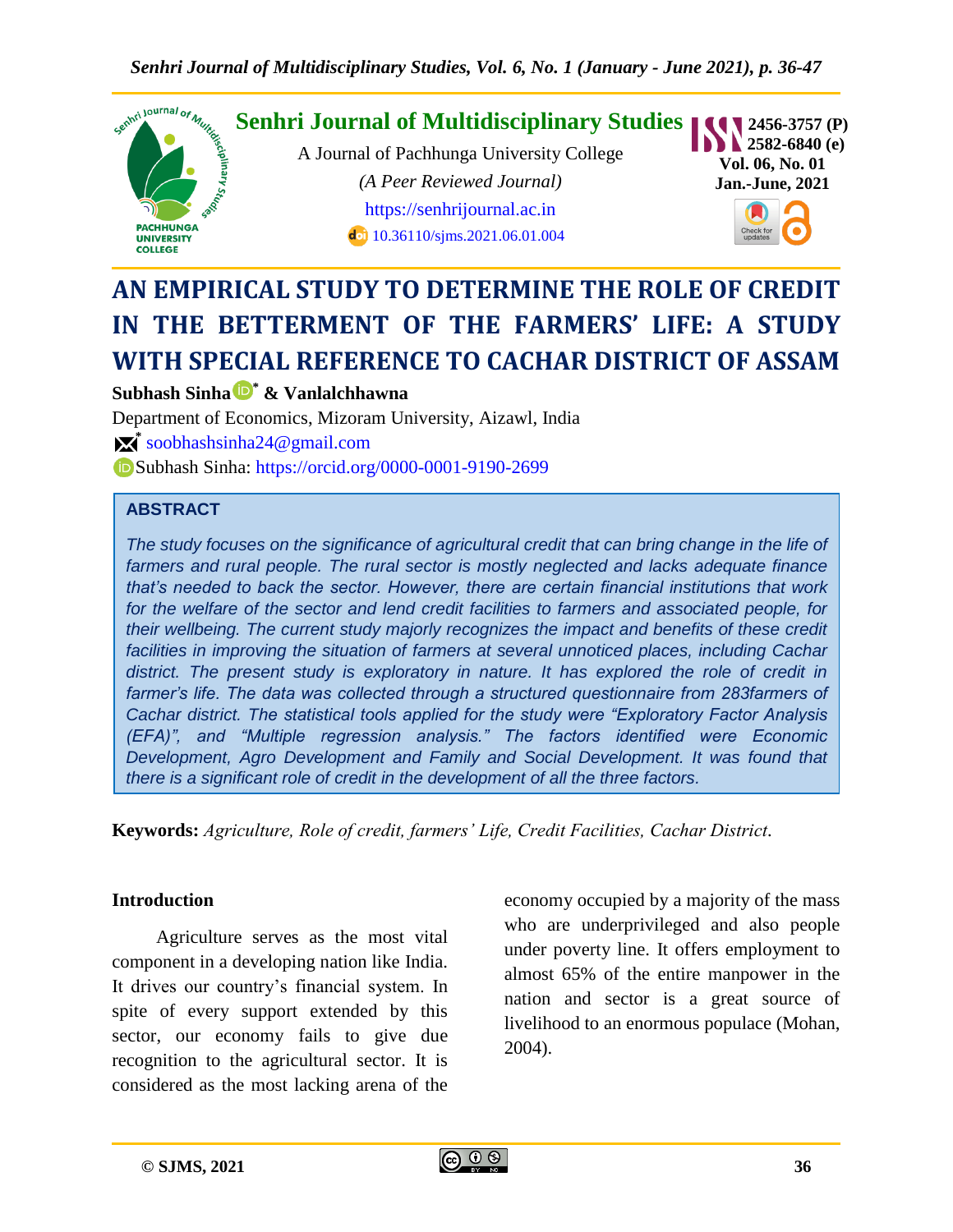Credit is associated with a very crucial part of agricultural growth in India. Credit can help in updating the conventional agriculture and also assist in introducing new farm technological that can enhance productivity. As the farmers had limited revenue, they were unable to meet the additional expenses. Institutional credit can help in developing agriculture, thus amending the financial situation of the farmers. The Govt. of India has introduced many schemes and institutions for providing credit to the farmers. The initiative towards providing funds to farmers are seen in the form of Rural Infrastructure Development Fund (RIDF) was set up in NABARD, loan offered by Self Help Groups (SHGs), KCC, NGOs etc. Besides, several committees were set up to handle the issues regarding the loan disposal to farmers and agricultural purposes and several other rehabilitation programs that help the farmers to access credit. In spite of this financial strength, small and marginal farmers struggle a lot to make investment on contemporary elements like high yielding seeds, different chemical fertilizers, efficient and enhanced machinery, and irrigation. The Gramin Banks situated at every rural area provides credit to support the interest of the farmers.

The impact of credit is essential in helping the poor to overcome paucity. There has been a lot of incidences that portrays availability of credit, which is completely interrelated with the diminishing of rural deficiency and rise in secondary and tertiary outcome. The Indian administration has been very aggressively involved in nurturing the banking institution in the pastoral areas in order to extend their initiative to establish

the institutional credit. Nevertheless, the fiscal growth that had taken place in the post bank nationalization era had led to irregular expansion along with the dissemination of credit to these areas, mainly for agricultural reasons, counted to be very less in states that are located in the North-east India (Baruah, & Hazarika, 2019).

The facility of micro credit is an important component of rural expansion. Different micro enterprises are brought into the economy as formal and informal credit institutions, are either unable to deliver products or not that much favorable to the development of micro credit system. According to knowledge, the world's financial giants have generated their revenues depending on formal credit systems. However, these credit institutions, as a whole, have been unsuccessful in catering to the needs of the underprivileged in the underdeveloped nations due to multiple reasons (Devi & Govt., 2012).

The study mainly aspires to assess the impact of these credit institutions by estimating the amount taken as credit and the effect of these credits on the recipient. The several credit lending institutions functions in the most effectual way by giving ample, despicable and well-timed credit to the farmers. They not only provide credit but also non-credit facilities to everyone that comes under primary, secondary and tertiary sectors of the rural economy. In the course of cooperative credit, the peasants attain most of the advantages by elevating their agricultural output that in turn raises the levels of which employment and revenue. Therefore, it can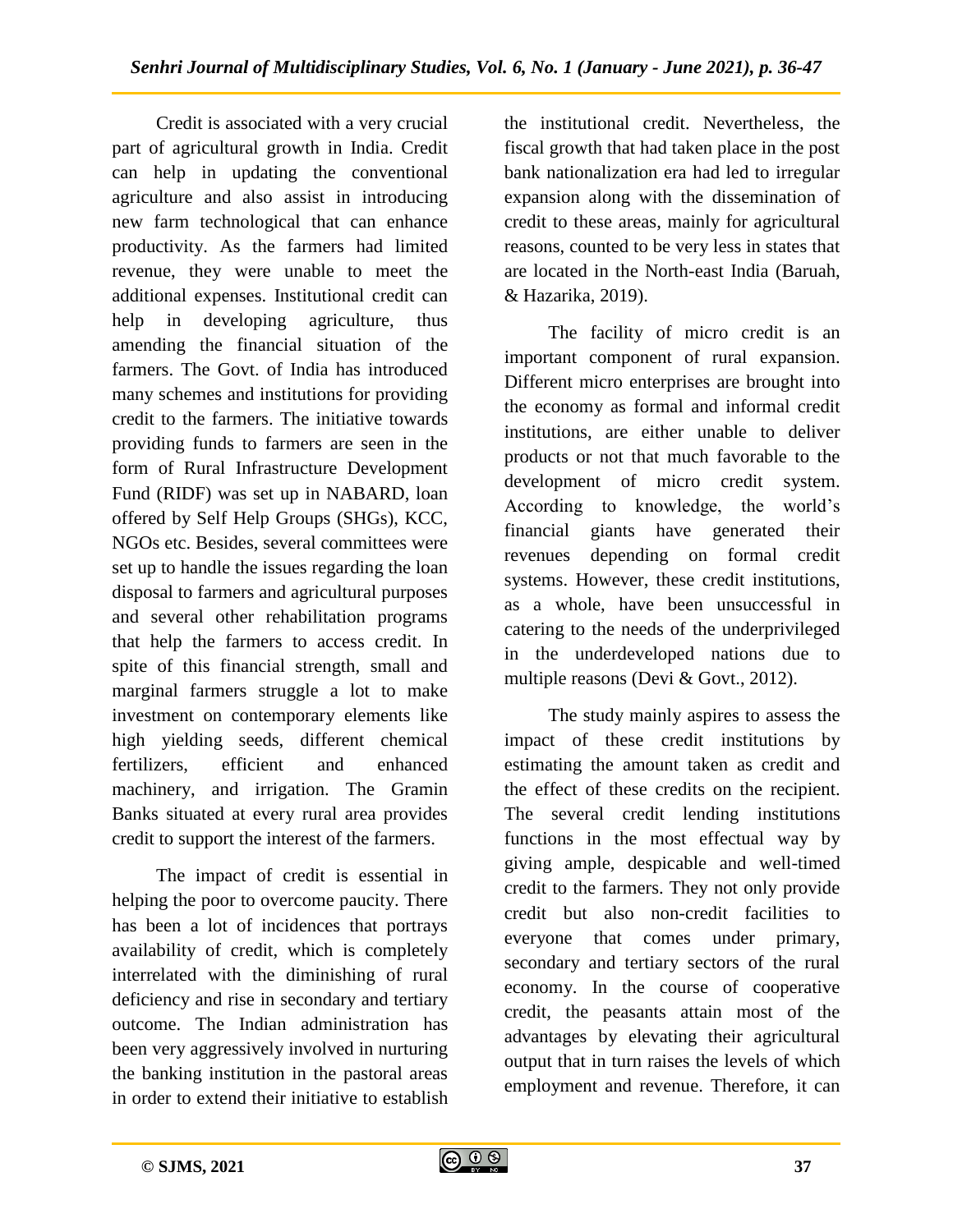be said that the idea of credit has now become a very important and effective mechanism in boosting the agricultural sector.

## **Literature Review of Literature**

Phukan & Barman (2015) have drawn attention towards the situation of farmers in Cachar district of Assam. The initial stages of the study found that fish farming is inherited and it influences the livelihood of the farmers. The empirical study shows that the fish farmers are expanding their business even though they face a lot of hurdles. The confrontations are required to be focused for an adaptable growth in aquaculture in Cachar district. The roots of these issues are elaborated as determinants and these aspects affect the fish farmers.

The essential sector lending is primarily proposed to assure that the support from the banking sector to every segment of the financial system that hasn't been nurtured appropriately by the institutional credit system. The achievement of the socioeconomic precedence of the administration like agricultural expansion, endorsement of petite farmers and progression and diffident areas is huge accountability of financial banking institutions (World Bank, 1991). Since the seventies, the most superior bank in the country, Reserve Bank of India and the Indian government have set up framework for vital sector lending by banks. Most of the time banks are unable to fulfill the estimated target. As a result, the meager peasants continue to face both credit and demand problems. Consequently, it can be said that the demand for finance for the vital sector i.e. farmer and agricultural sector is

massive. The recent study is a method to excavate the different fallouts of the lending offered by the banks to these areas under the national scenario (Samuel *et al*., 2015).

The Million Baht Village Fund infusion of microcredit in rural areas had the preferred upshot of rising general credit in the system. Rural households' counters by scrounging more and utilizing more, that ends up increasing their revenue power (Kaboski & Townsend, 2012). The rural credit has a very temporary impact on the accentuating upcoming incomes that result in making business and labours, the most vital sources of revenue. The elevated borrowing capital and temporary consumption, in spite of no decrease in interest rates, portrays a respite on the credit limitations. The rise in labour income, particularly the hike in wage rates, shows significant overrun effect that can unknowingly affect the non-borrowers (Ahmed, 2010).

The Kisan Credit Card (KCC) scheme implemented in India has been analyzed by evaluating the total of loan distributed in agriculture. The course of credit through KCCs has been examined from three kinds of monetary organizations like cooperative banks, regional and rural banks, commercial banks based on entire loan amount, conscription of membership and amount per card. A close study done as per regions reflects a huge difference in the performance. The paper done in Bihar has portrayed a comparable image with an enormous inequality throughout diverse districts of the state. The income and marginal profit has been seen to soar high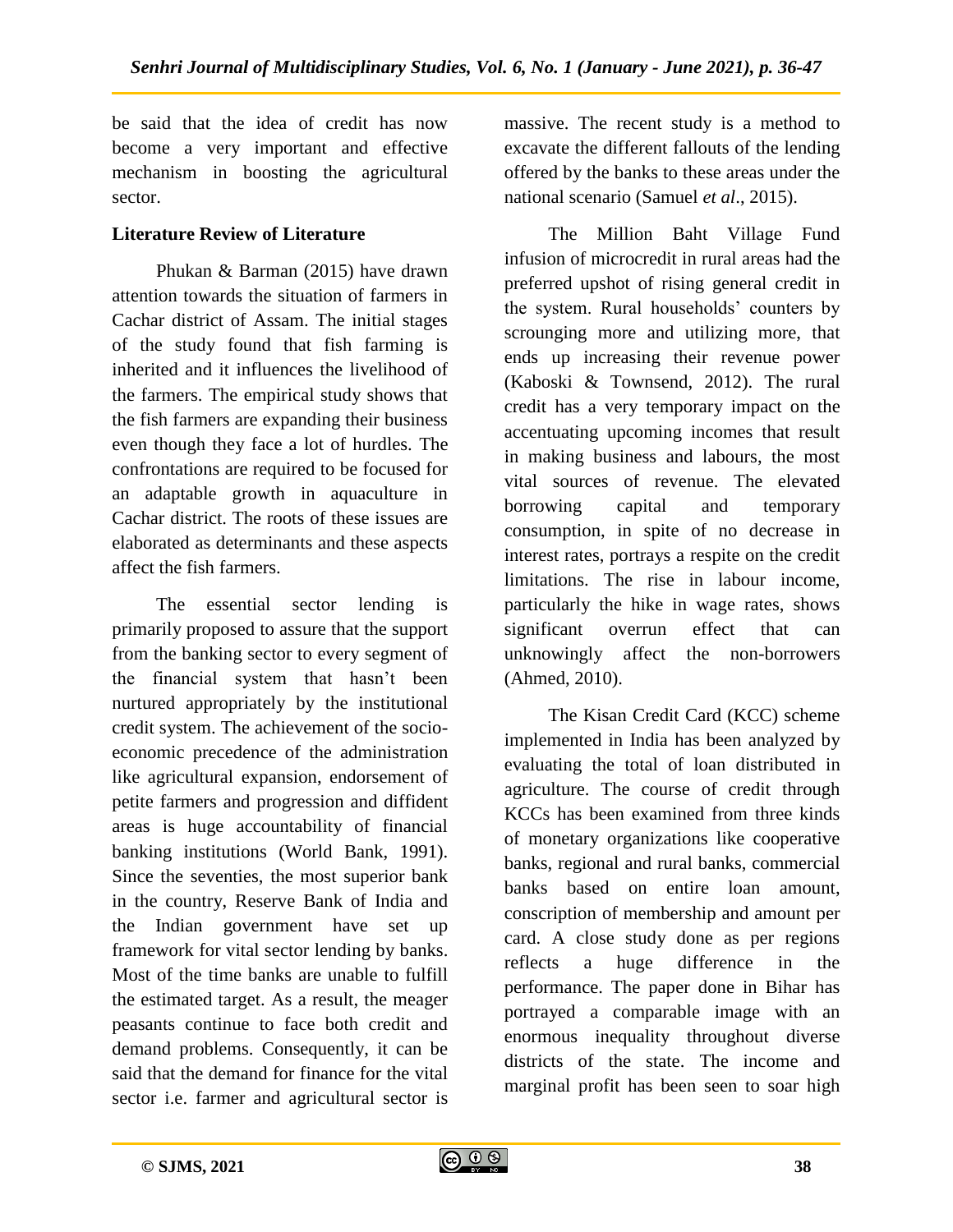for KCC beneficiary than non-recipient farmers. The dynamics persuading the implementation of KCC system and limitations anticipated by the farmers has been recognized. There are some procedures that have been recommended to magnetize more farmers towards the KCC scheme (Diwas *et al*., 2012).

Shivaswamy *et al*., (2012) in their study of the connection between revenue earned by different households and the utilization of loans demonstrates that there is no arithmetical confirmation to illustrate that household of specific revenue level acquire more loan facility for both manufacturing and consumption purpose.

Kumar *et al*., (2010) revealed that the short outline of the rural credit is not sufficient for the farmers. The study eloquent the hypothetical and past case for nationalization of banks and caters proof of the optimistic collision on the agricultural credit and progression.

Umdor (2008) states that the breakdown of the utilization of loans and streams of borrowings depicts a relevant involvement with loans from institutional source that are used more for manufacturing purposes while loans from informal sources were used for the consumption purposes.

In their recent study, the aboriginals are socially and economically diffident in comparison to the general people. The paper seeks to illustrate and focus on the fact that agriculture is one of the main occupations of tribal, still they are backward. Therefore, in order to eliminate the incidence of poverty and nurture growth, it is very important to

lend easy credit facilities to the people and work on the socio-economic development of the area (Awais & Singh, 2007).

Basu & Srivastava (2005) revealed that easy access to loans is dogged based on the demand of people with prevailing contribution of credit from various banking institutions. Age, gender, education, familysize, landholdings, marital status and occupation are denoted as determinants of agricultural credit. Among all the variables such as landholdings, educational status, irrigation facilities, income level and gender are seen to be the most noteworthy aspect in facilitating credit to small and middle-sized farmers.

The fishery sector is a vital source of earning for the maximum number of rural people living in Assam and also helps in generating revenue for the state's economy. The North-eastern region, specifically Assam has an abundance of water bodies that consists of rivers, wells, direct water sources, reservoirs and ponds, etc. The paper appraises the socio-economic condition of the fishermen in districts of Assam, namely Nagaon, Sibsagar and Cachar district. It also unleashes that majority of the fishermen are uneducated and have never undergone proper training on the contemporary methods of fishing (Mishra & Nayak, 2004).

Agarwal *et al*., (1997) observed that the decreasing share of investment on credit may restrict the adaptable agricultural expansion. The frequency of formal credit taken for farming by the farmers makes an impact on the socio-demographic features that consists of literacy, farm size, family size, class, sexual category, profession, etc.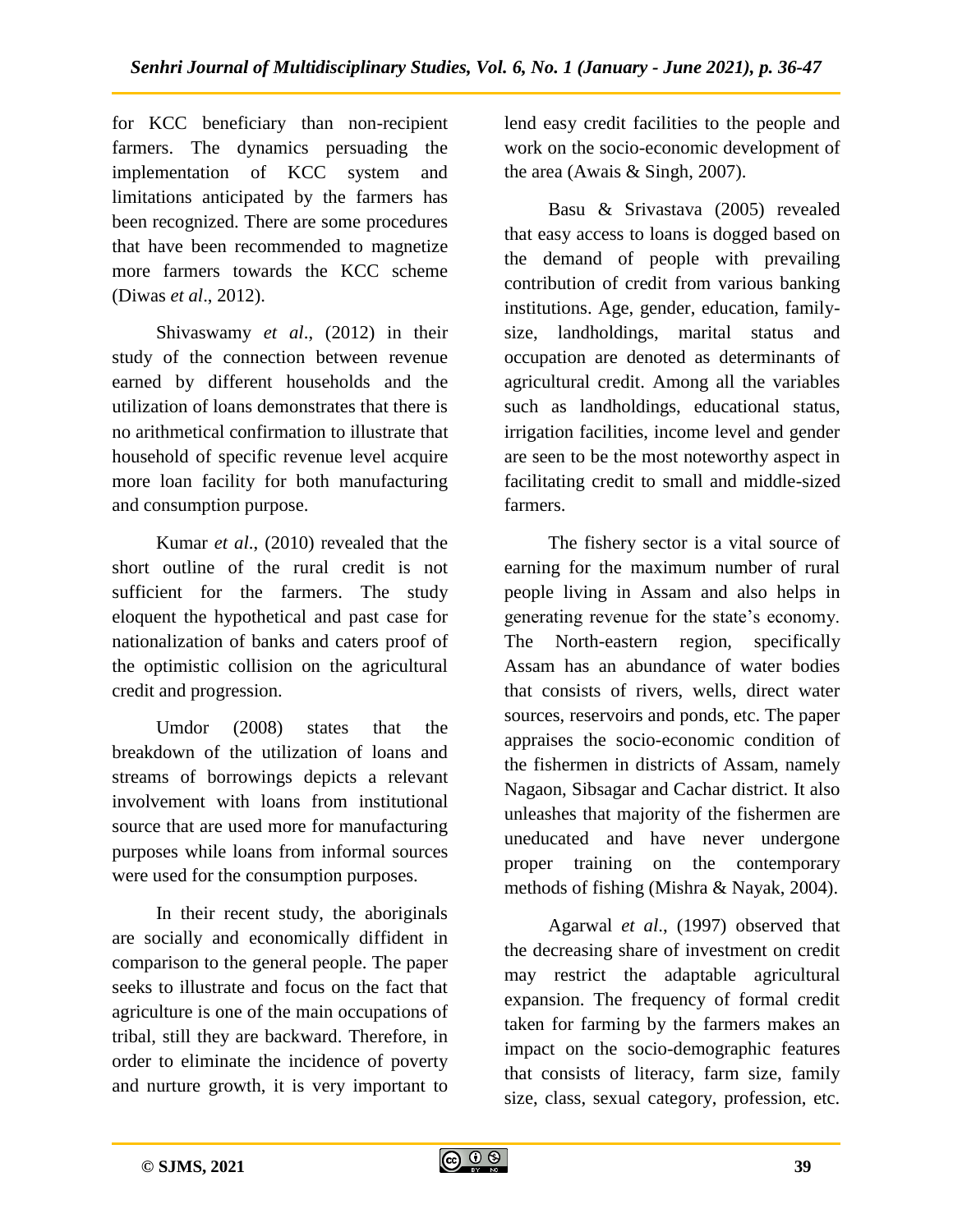There is generalization of the process that has been suggested for a smooth running to agricultural credit of small and marginal farmers.

Dandekar & Wadia (1989) revealed that the formal credit system has been regarded as an essential role in the agricultural progression. A huge amount of institutional banks are engaged in the lending credit to agriculture. The framework of credit process has observed a momentous transformation and commercial banks have come up as a major component of institutional credit in the present time.

The agricultural division is not the sole backbone for food, source of revenue and environmental safety but also the prime essence of self-government in Pakistan. The main aim of the study was to investigate the effect of credit on agricultural GDP. The data associated with the disbursement of credit from various institutional sources for various activities and agricultural GDP of noteworthy crops. The outcome is evaluated using linear regression framework that covers credit for seeds and fertilizers and has a huge in this joint impact. The outcome showed that the accessibility of credit accelerated agricultural manufacturing (Carter, 1988).

# **Objectives of the Study**

- 1. To find the role of credit in the betterment of the Farmers Life of Cachar district.
- 2. To find the significance of credit in the life of a farmer and his family in Cachar District.



**Proposed Theoretical Framework**



# **Hypothesis of the Study**

- **H1** Credit has significant role in Economic Development in Farmer's Life.
- **H2** Credit has significant role in Agro Development.
- **H3** Credit has significant role in Family and Social development in life a farmer.

## **Research Methodology**

The present study is exploratory in nature. Survey method was used to collect the primary data from farmers of Cachar district of Assam. The study has explored the role of credit in farmer's life. A structured questionnaire was developed and used to validate the hypothesis of this study. The data were collected from 283 farmers with the help of structured questionnaire containing a five point Likert scale for measurement. Here, the Likert scales taken are.

- 1. Strongly disagree,
- 2. Disagree,
- 3. Neutral,
- 4. Agree, and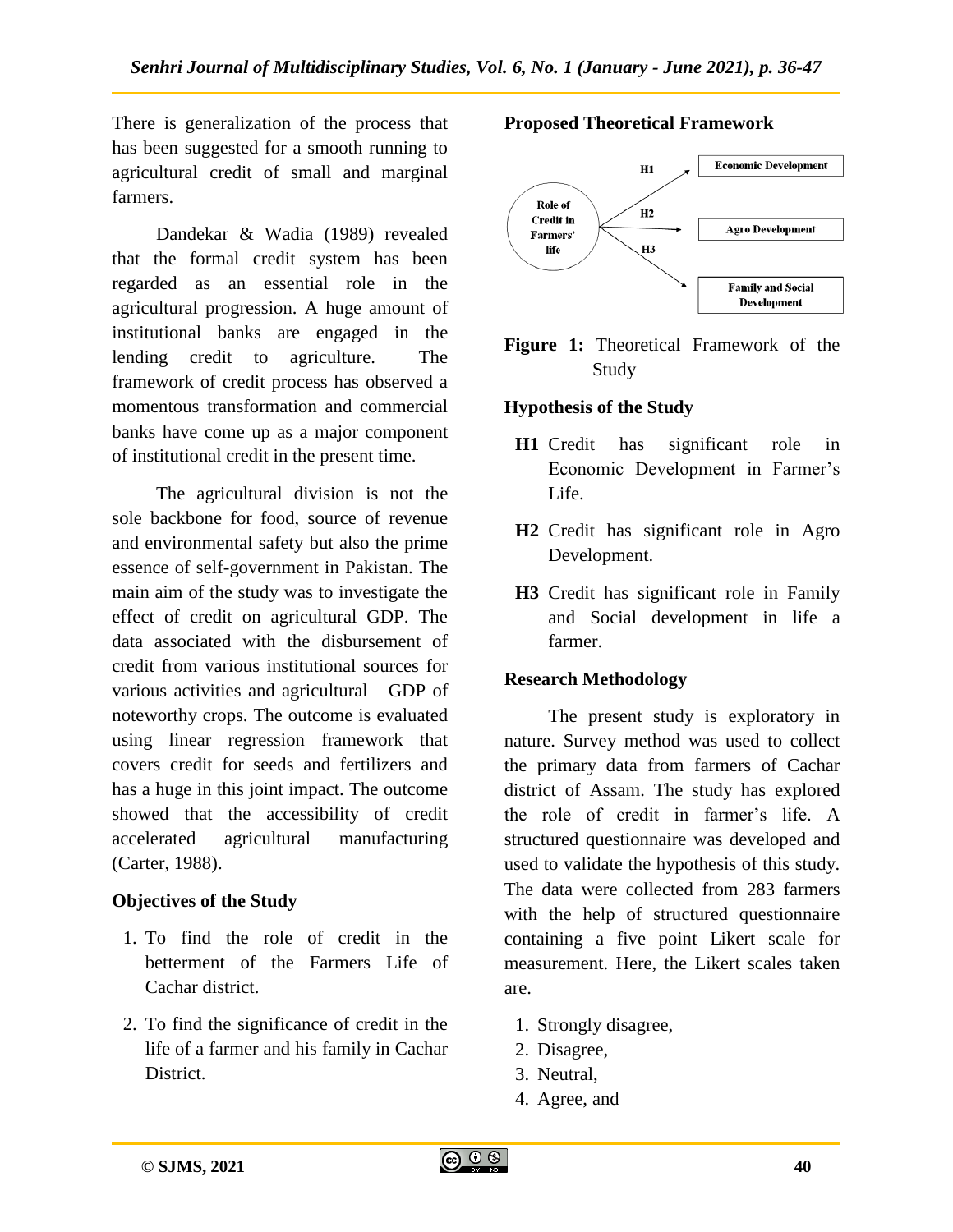# 5. Strongly Agree

A two-step data analysis approach was applied. The details have been provided as below:

- a) For precise understanding of the data, "Exploratory Factor Analysis (EFA)" was applied on the all the 15 items measuring the role of credit in farmer life were taken into consideration and subsequently the reliability of the same was measured. Based on the item-tototal correlation criterion, one item was dropped which had an item to total correlation of below 0.3 (Nunnally, 1978).
- b) To establish the causal effect, Multiple Regression was applied. The measurement of independent variables was based on the "Factor Scores" obtained from the EFA process. The dependent variable was "Role of credit in the betterment of the Farmers Life". The following multiple regression model was formed:

Yc (role of credit) = a (intercept) +  $b_1$ <sup>\*</sup> $x_1$ **(Economic Development) + b2\*x<sup>2</sup> (Agro Development**) +  $b_3$ <sup>\*</sup>x<sub>3</sub> (Family and Social **Development) + e (error/residual)**

 $b_1$ ,  $b_2$ ,  $b_3$  = regression coefficients (B or *under standardized beta) for the respective independent variables.*

# **Data Analysis and Interpretation**

Table 1 shows the demographic profiling of the respondents. In the total number of 283 respondents 69% are male and 30.4% are female in which 18.7% are

illiterate, 31.4% had studied till high school, 25.8% are intermediate and 24.0% have some other educational qualification. 32.9% have nuclear family and 67.1% are from the joint family in which 30.7% are taking benefits from short term loan, 32.9% had taken medium term loan and rest 36.4% have long term loan. Among them 24.4% are credited with 1-3 Lakh, 25.8% with 3.1- 6 Lakh, 30.0% with 6.1-9 Lakh and 19.8% with above 9 Lakh credit amount.

# **Exploratory Factor Analysis (EFA)**

EFA is a technique based on correlation, which put together to highlight the correlated variables (manifest) in the form of constructs (latent) and makes the data fit for establishing the causal relationships. Table 1 shows the results of "KMO and Bartlett's Test." KMO value is more than the recommended value of 0.6 (Kim & Muller, 1978), which determines that the sample is adequate to perform the factor analysis. The significance value is 0.000, which shows that the correlation matrix, which is not an identity matrix. Hence, the data fulfils the initial diagnostics of the exploratory factor analysis.

Table 3 presents the number of factors derived with the corresponding variation. Three factors were extracted explaining total variance of 78.105 percent. The obtained factors were labeled as Economic development, Agro Development, and Family and Social development as depicted in Table 4.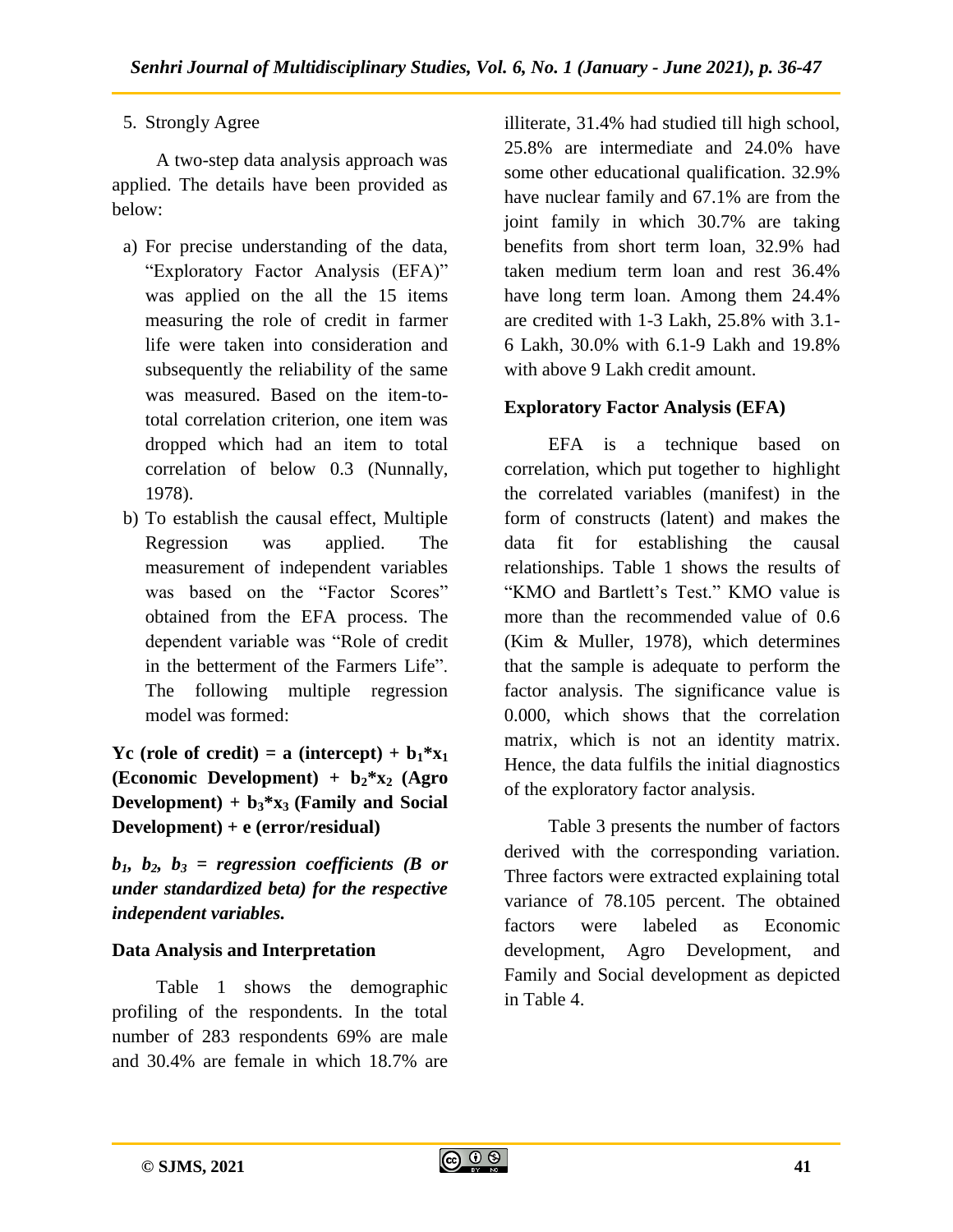|                         | <b>Categories</b> | <b>Respondents</b> | Percentage |
|-------------------------|-------------------|--------------------|------------|
| Gender                  | Male              |                    | 69.6       |
|                         | Female            | 86                 | 30.4       |
|                         | Total             | 283                | 100        |
| <b>Education</b>        | Illiterate        | 53                 | 18.7       |
|                         | High school       | 89                 | 31.4       |
|                         | Intermediate      | 73                 | 25.8       |
|                         | Others            | 68                 | 24.0       |
|                         | Total             | 283                | <b>100</b> |
| Family                  | Nuclear           | 93                 | 32.9       |
|                         | Joint             | 190                | 67.1       |
|                         | <b>Total</b>      | 283                | 100        |
| <b>Kind of Loans</b>    | Short term loan   | 87                 | 30.7       |
|                         | Medium term loan  | 93                 | 32.9       |
|                         | Long term loan    | 103                | 36.4       |
|                         | Total             | 283                | <b>100</b> |
| <b>Amount of credit</b> | $1 - 3$ Lakh      | 69                 | 24.4       |
|                         | 3.1-6 Lakh        | 73                 | 25.8       |
|                         | $6.1-9$ Lakh      | 85                 | 30.0       |
|                         | Above 9 Lakh      | 56                 | 19.8       |
|                         | Total             | 283                | <b>100</b> |

# **Table 1: Demographic Profiling**

*Source: SPSS output compiled by author*

## **Table 2: KMO and Bartlett's Test**

| кмо                                            | .925               |          |
|------------------------------------------------|--------------------|----------|
| <b>Bartlett's Test of</b><br><b>Sphericity</b> | Approx. Chi-Square | 3973.992 |
|                                                |                    | 105      |
|                                                | Sig.               | 000      |

*Source: SPSS output*

#### **Table 3: Total Variance Explained**

| <b>Variable</b> | <b>Initial Eigen values</b> |               |              | <b>Rotation Sums of Squared Loadings</b> |               |              |  |
|-----------------|-----------------------------|---------------|--------------|------------------------------------------|---------------|--------------|--|
|                 | <b>Total</b>                | % of Variance | Cumulative % | <b>Total</b>                             | % of Variance | Cumulative % |  |
|                 | 8.354                       | 55.690        | 55.690       | 4.902                                    | 32.677        | 32.677       |  |
| $\overline{2}$  | 2.047                       | 13.647        | 69.337       | 3.449                                    | 22.994        | 55.670       |  |
| 3               | 1.315                       | 8.769         | 78.105       | 3.365                                    | 22.435        | 78.105       |  |
| 4               | .678                        | 4.522         | 82.627       |                                          |               |              |  |
| 5               | .402                        | 2.681         | 85.308       |                                          |               |              |  |
| 6               | .386                        | 2.575         | 87.883       |                                          |               |              |  |
| 7               | .350                        | 2.333         | 90.215       |                                          |               |              |  |
| 8               | .307                        | 2.048         | 92.263       |                                          |               |              |  |
| 9               | .244                        | 1.625         | 93.888       |                                          |               |              |  |
| 10              | .229                        | 1.530         | 95.418       |                                          |               |              |  |

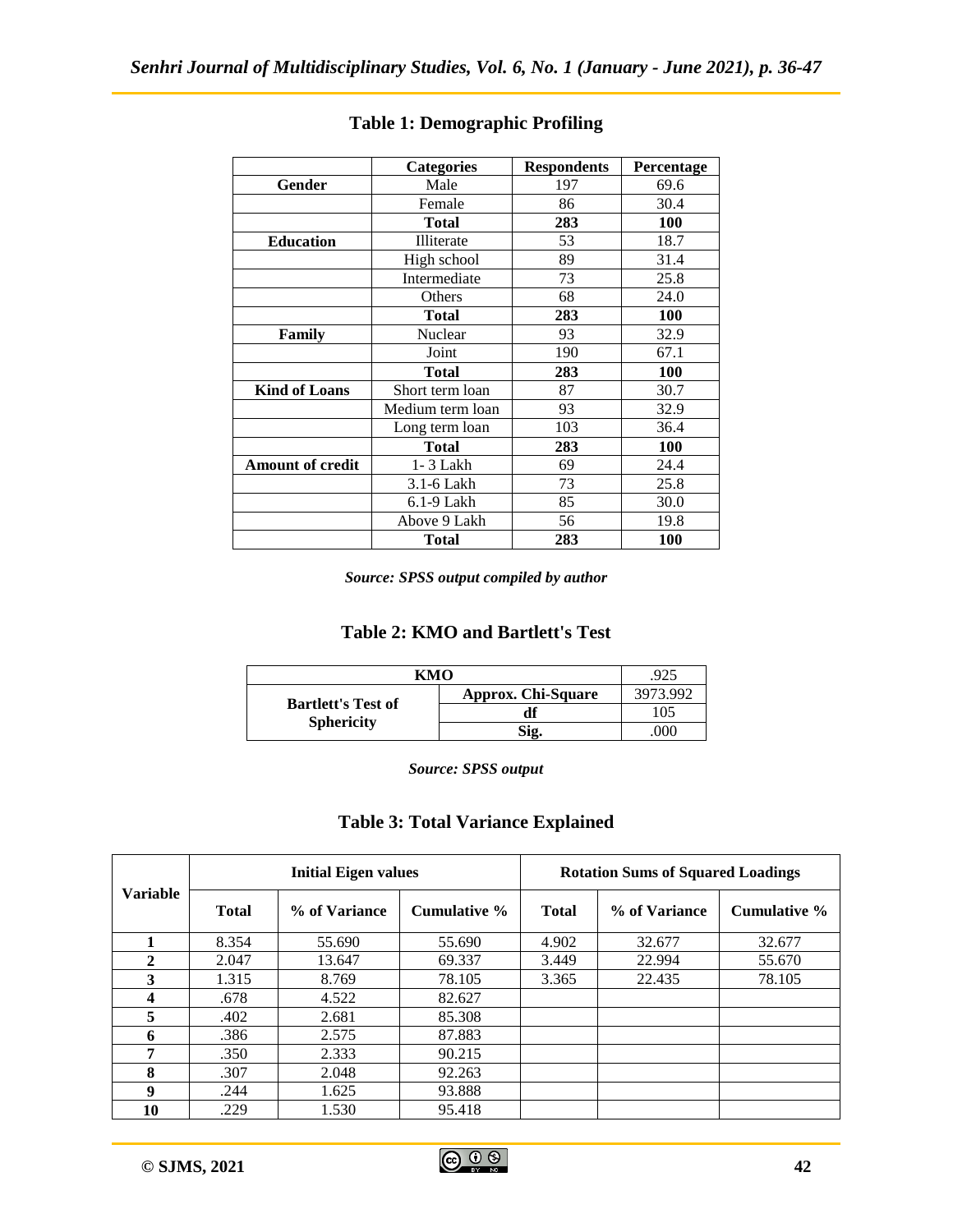|    | .191 | 1.272 | 96.690  |  |
|----|------|-------|---------|--|
| 12 | .167 | 1.115 | 97.805  |  |
| 13 | .135 | .899  | 98.704  |  |
| 14 | .113 | .756  | 99.460  |  |
| 15 | .081 | .540  | 100.000 |  |

*Note: the variance explained has been shown only for the rotated solution Source: SPSS output compiled by author*

| <b>Sl. No.</b> | <b>Role of Credit</b>                                                                         | Factor<br>Loadings | Co-efficient<br><b>Alpha</b> |
|----------------|-----------------------------------------------------------------------------------------------|--------------------|------------------------------|
|                | <b>Economic Development</b>                                                                   |                    | .957                         |
| 1.             | Credit strengthens the farmers business                                                       | .862               |                              |
| 2.             | Augments the productivity of scarce resources                                                 | .861               |                              |
| 3.             | Credit reduces regional economic imbalances                                                   | .859               |                              |
| 4.             | Credit helps in amending the financial situation of the farmers                               | .838               |                              |
| 5.             | Credit is essential in helping the poor to overcome their paucity                             | .817               |                              |
| 6.             | Eliminates the incidence of poverty and nurture growth                                        | .809               |                              |
|                | <b>Agro Development</b>                                                                       |                    | .876                         |
| 1.             | Credit help farmers to arrange seeds, tools, fertilizers etc                                  | .827               |                              |
| 2.             | Credit assist in introducing new farm technological that can<br>enhance productivity          | .799               |                              |
| 3.             | Credit helps the farmers to update the conventional agriculture                               | .790               |                              |
| 4.             | The efficiency of the farm is increased against limiting resources.                           | .759               |                              |
| 5.             | Credit allows farmers to buy additional lands and increase their<br>agricultural productivity | .706               |                              |
|                | <b>Family and Social Development</b>                                                          |                    | .933                         |
| 1.             | Credit help farmers with their livelihood until the crops is ready for<br>sale                | .856               |                              |
| 2.             | It helps in mitigating personal expenses like marriage, religious<br>function etc             | .851               |                              |
| 3.             | Helps in diminishing rural deficiency and rise in secondary and<br>tertiary outcome           | .802               |                              |
| 4.             | Support the farmer's family in the years when the crop productivity<br>is not good            | .787               |                              |

#### **Table 4: Factors, Factor Loading and Co-efficient Alpha**

*Source: SPSS output compiled by author*

*Notes: Factor loadings should be greater than 0.5. (Hair et al., 1995). Alpha value to check the reliability should be 0.7 or higher (Nunnally, 1978). The results obtained from the analysis in the aforementioned case satisfy all these criteria.*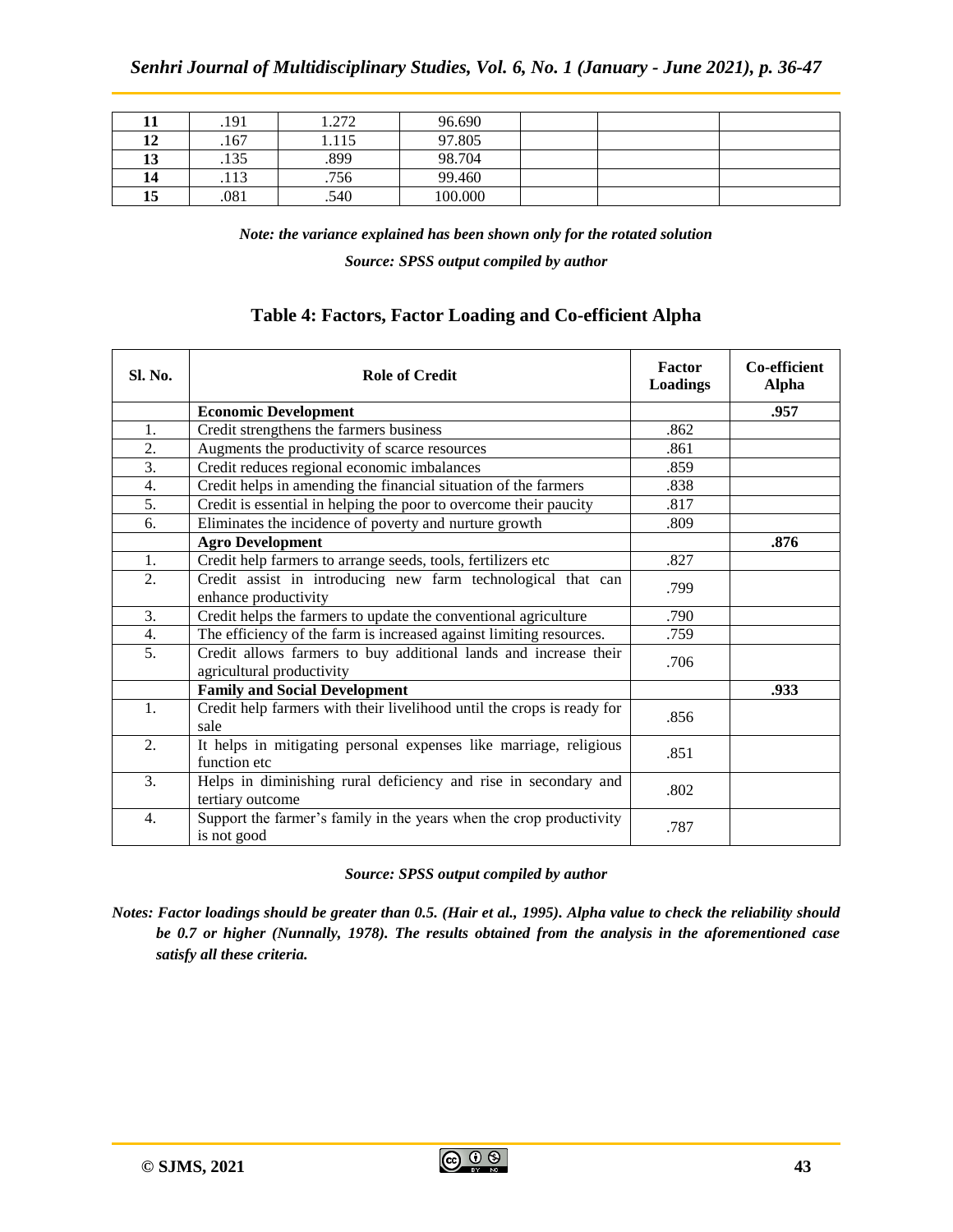**Factor 1 Economic Development:** This factor is constituted by the variables namely - credit strengthens the farmers business, augments the productivity of scarce resources, credit reduces regional economic imbalances, credit helps in amending the financial situation of the farmers, credit is essential in helping the poor to overcome their paucity, and eliminates the incidence of poverty and nurture growth. It reveals the maximum variance among the all three factors (32.677%).

**Factor 2 Agro Development:** The constituents of this factor are –credit help farmers to arrange seeds, tools, fertilizers etc., credit assist in introducing new farm technological that can enhance productivity, credit helps the farmers to update the conventional agriculture, The efficiency of the farm is increased against limiting resources;and credit allows farmers to buy additional lands and increase their agricultural productivity. This factor explains 22.994% variance.

## **Factor 3 Family and Social development:**

This factor with explained variance of 22.435 percent. There are four items under this constructs as credit help farmers with their livelihood until the crops is ready for sale, it helps in mitigating personal expenses like marriage, religious function etc., helps in diminishing rural deficiency and rise in secondary and tertiary outcome; and support the farmer's family in the years when the crop productivity is not good.

#### **Reliability Analysis**

**Table 5: Reliability Statistics**

| <b>Cronbach's Alpha</b> | No. of Items |
|-------------------------|--------------|
| .939                    | 15           |

#### *Source: SPSS output*

To establish the reliability of the constructs, minimum cut off value is 0.7 or more (Nunnally & Bernstein, 1978). This criterion has been fulfilled in this study by all the constructs and also by all the variables put together as the scale (Table 5).

## **Regression Analysis**

In this study, to measure the impact of all three constructs – Economic Development, Agro Development, and Family and Social Development on "Role of credit in the betterment of the Farmers Life," multiple regression was applied. The model explained more 64% of the variance (R Square  $= .645$ , hence the model can be termed as a good fit.

Table 6 (ANOVA) table shows the whether the IDVs have significant impact on the DVs. The significance value is less than 0.05 (0.000), which reflects one of more of the IDVs significantly influences the DV.

Table 7 shows that all the 3 variables namely Economic Development, Agro Development, and Family and Social Development have significant benefits of credit in the betterment of the Farmers Life. All the hypotheses proposed in the study were supported.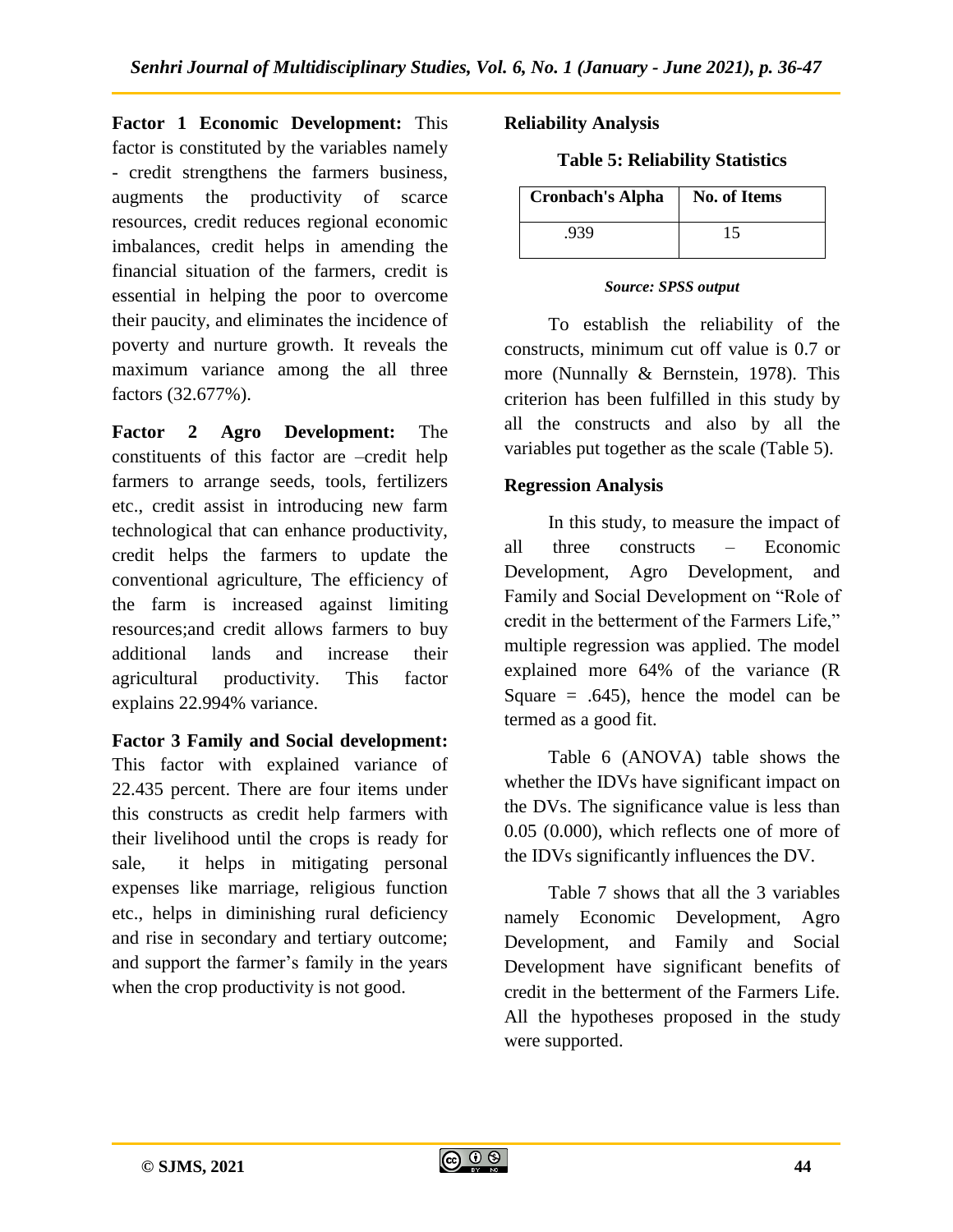|                                                                                  | Model             | Sum of<br><b>Squares</b> | df  | <b>Mean Square</b> | F       | Sig.              |
|----------------------------------------------------------------------------------|-------------------|--------------------------|-----|--------------------|---------|-------------------|
|                                                                                  | <b>Regression</b> | 132.282                  | 3   | 44.094             | 168.644 | .000 <sup>t</sup> |
| 1.                                                                               | <b>Residual</b>   | 72.948                   | 279 | .261               |         |                   |
|                                                                                  | <b>Total</b>      | 205.230                  | 282 |                    |         |                   |
| a. Dependent Variable: Role of credit in the betterment of the Farmers Life      |                   |                          |     |                    |         |                   |
| b. Predictors: (Constant), and Independent Variables (Economic Development, Agro |                   |                          |     |                    |         |                   |
| Development, and Family and Social Development).                                 |                   |                          |     |                    |         |                   |

#### **Table 6: ANOVA<sup>a</sup>**

*Sources: SPSS output compiled by author*

| Model                                                                       |                                      | <b>Unstandardized</b>                    |      | <b>Standardized</b>                |         |      |  |
|-----------------------------------------------------------------------------|--------------------------------------|------------------------------------------|------|------------------------------------|---------|------|--|
|                                                                             |                                      | <b>Coefficients</b><br><b>Std. Error</b> |      | <b>Coefficients</b><br><b>Beta</b> |         | Sig. |  |
|                                                                             | (Constant)                           | 3.901                                    | .030 |                                    | 128.343 | .000 |  |
| 1.                                                                          | <b>Economic Development</b>          | .452                                     | .030 | .530                               | 14.856  | .000 |  |
|                                                                             | <b>Agro Development</b>              | .366                                     | .030 | .429                               | 12.018  | .000 |  |
|                                                                             | <b>Family and Social Development</b> | .361                                     | .030 | .424                               | 11.866  | .000 |  |
| a. Dependent Variable: Role of credit in the betterment of the Farmers Life |                                      |                                          |      |                                    |         |      |  |

#### **Table 7: Coefficients<sup>a</sup>**

*Sources: SPSS output compiled by author*

#### **Conclusion**

The effect of credit for the enhancement of the rural, specifically the agricultural sector in India reflects its consequences at Cachar district in Assam and contributes to the improvement of their life. Even though the farmers have restricted revenue, they have a constant determination to work on the betterment of agricultural productivity. The use of credit facility has been regarded as a quintessential element for small and mid-level farmers (Chavas & Aliber, 1993). There are many institutions that have come forward to lend support to these farmers. However, not all work for their betterment while some are squeeze out

the little hard-earned income for the peasants in the name of heavy interests.

The study summarized that every developing and underdeveloped nation has different schemes for its farmers, who lead the agricultural domain. The agricultural sector provides employment to a leading population ye lacks the desired focus and capital for its growth. Many administrational institutions and non-administrational institutions are in-charge of lending support to the needy peasants. The northeastern India farmers are economically very poor and reach out these institutions for assistance. The study draws the light to the fact that there are two kinds of financial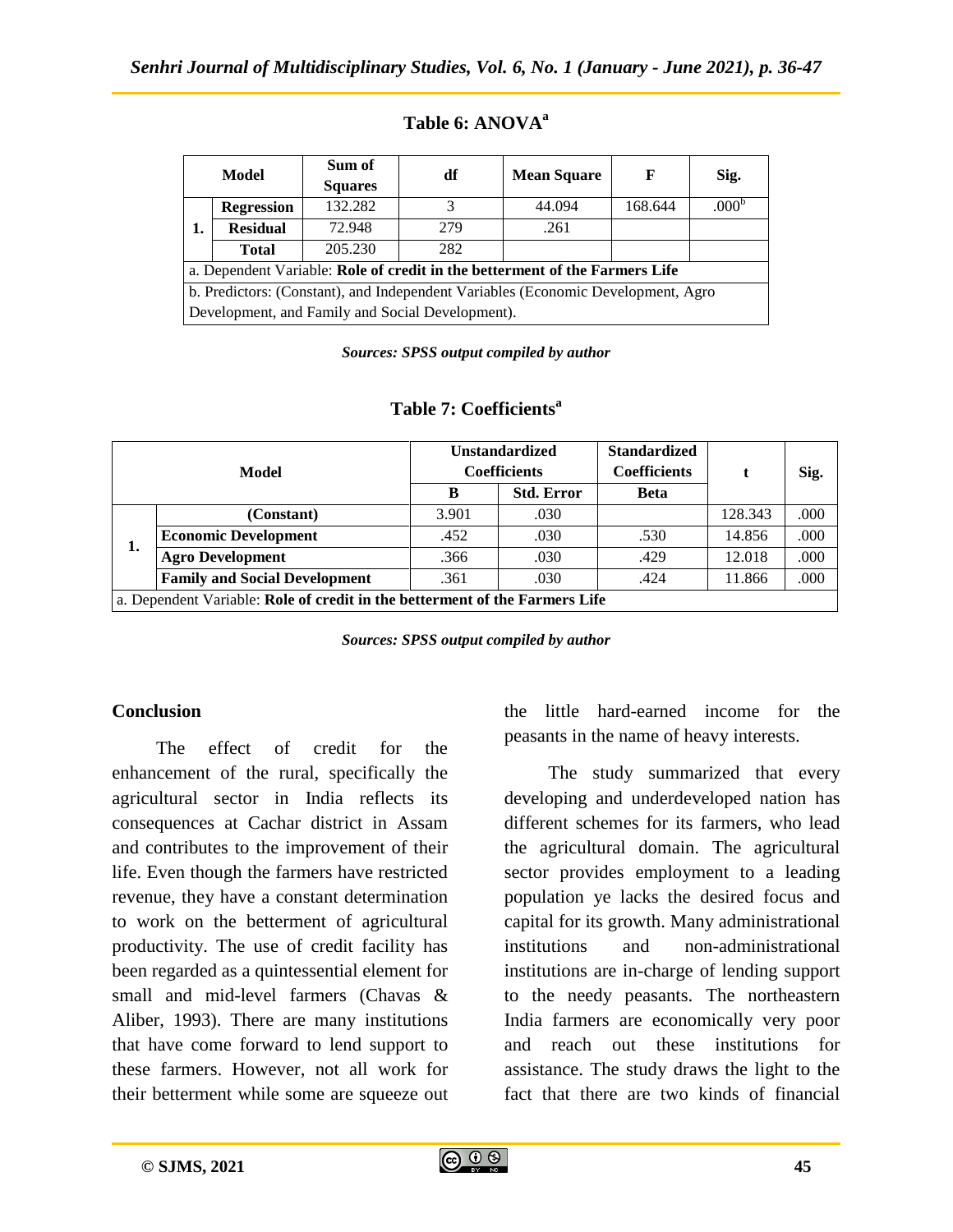sources that are popular among farmers; namely formal and informal source. The formal source of institutions helps farmers in availing money that is needed for seeds, fertilizers, and agricultural productivity, while the informal sources are adopted only for consumption purpose. Farmers with good revenue usually prefer formal institutions, whereas most of the farmers in India fall under below poverty line. They avail credit for a better livelihood as they fail to get the required support from the concerned management. The above study not only delineates the impact of credit in farmer's life but also protrudes its uses in a given socio-economic condition.

The study concludes that credit plays a significant role in the development of all the three factors namely Economic Development, Agro development and Family and Social development in the life of a Farmer. The farmers get number of benefits by credit and it helps them in many ways to lead a better life in Cachar district.

# **References**

- Agrawal, A. K. P., Puhazhendhi, V. & Satyasai, K. J. S. (2017). Gearing Rural Credit for the Twenty-First Century. *Economic and Political Weekly*, *32*(42), 2717–2719.
- Awais, M. & Singh, R. (2007). Socioeconomic Status of Tribal Farmers: A case study of the Bhaxa tribe in Bijnor District, U.P. *International Journal of Rural Studies*, *14*(1), 1–4. http://www.vri-

online.org.uk/ijrs/April2007/The Bhaxa Tribe in Bijnor.pdf

- Baruah, P. B. & Hazarika, P. J. (2019). *Socio-economic status of fishermen of Assam : A descriptive Analysis*. *7*(4), 34–39.
- Basu, P. & Srivastava, P. (2005). Exploring Possibilities: Microfinance and Rural Credit Access for the Poor in India. *Economic and Political Weekly*, *40*(17).
- Carter, R. M. (1988). Equilibrium credit rationing of small farm agriculture. *Journal of Development Economics*, *28*(1), 83–103. https://doi.org/https://doi.org/10.1016/ 0304-3878(88)90015-6
- Chavas, J.-P. & Aliber, M. (1993). An Analysis of Economic Efficiency In Agriculture: A Nonparametric Approach. *Journal of Agricultural and Resource Economics*, *18*(1), 1–16.
- Dandekar, V. M. & Wadia, F. K. (1989). Development of Institutional Finance for Agriculture in India. *Journal of Indian School of Political Economy*, *1*(2).
- Devi, R. U. & Govt, S. R. K. (2012). The Role of Credit Co Operatives in the Agricultural Development of Andhra Pradesh, India. *International Journal of Cooperative Studies*, *1*(2), 55–64.
- Diwas, R. B., Kumar, P. & Mathur, V. (2012). Progress and Performance of Kisan Credit Card Scheme with a Case Study of Bihar. *Agricultural Economics Research Review*, *25*(1),